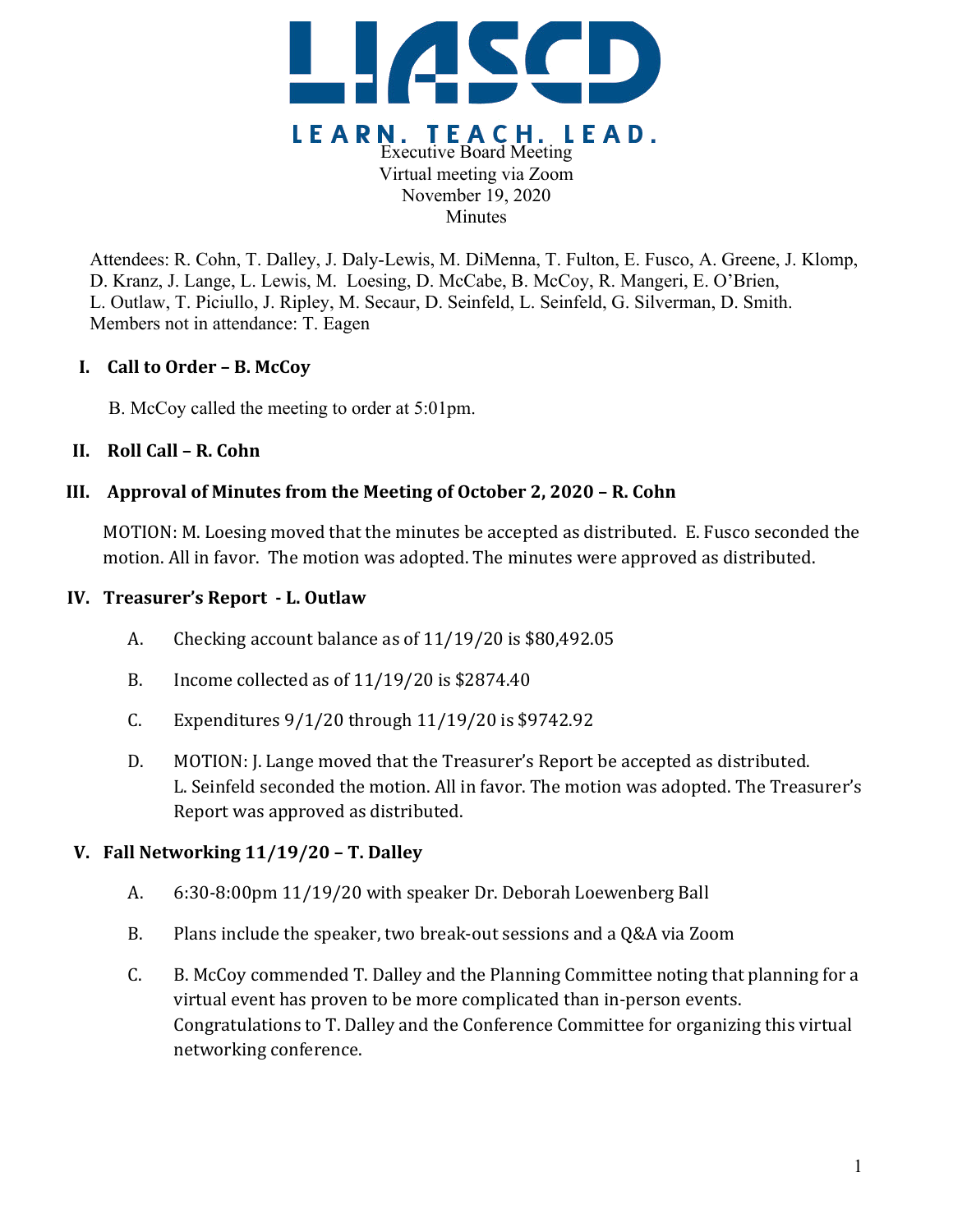# **VI. Spring Conference 3/5/21 – T. Dalley**

- A. B. McCoy stated that we did not receive many presentation proposals to conduct our Spring Conference in a format similar to our annual Fall Conference. She said that D. McCabe suggested at a Conference Planning Committee Meeting that we have a Conference Day with two or three prominent speakers.
- B. T. Dalley reiterated that the task of setting up a virtual conference is monumental.
- $C.$  Suggestions for speakers should be sent to T. Dalley. One possible speaker is NYS Commissioner Betty Rosa, and L. Lewis will contact the Commissioner. Possible speakers mentioned: Dr. Romie Mushtaq and Brene Brown.
- D. J. Ripley suggested that the registration fee should be as conservative as possible as there is limited Professional Development money available to districts due to Covid expenses.
- E. B. McCoy suggested a registration fee of \$100 per person.
- F. B. McCoy asked that the Conference Planning Committee meet soon and determine the speakers with a total speaker budget not to exceed \$12,000 for three speakers. A member of the Executive Board should then make a motion including the speakers and cost which will be emailed to the Executive Board for approval by the Board.
- G. Annual Spring 2021 Conference *Celebrating 60 Years of Teaching and Learning: Discovering the Diamond in the Rough: Education's New Normal,* Friday, March 5, 2021

# **VII. Scholarship Committee – J. Lange**

- A. Thus far there are four applications. Application deadline Dec. 18, 2020
- B. J. Lange will send out information to Board Members for further dissemination.

# **VIII. Upcoming Dates for 2020-21 – B. McCoy**

| А. | Winter Meeting 2021 (dinner mtg.)    | January 28, 2021 |
|----|--------------------------------------|------------------|
| В. | Spring Conference 2021               | March 5, 2021    |
| C. | Spring Networking 2021 (dinner mtg.) | May 6, 2021      |
| D. | <b>EOY Dinner Meeting 2021</b>       | June 11, 2021    |
| E. | Fall Conference 2021                 | October 1, 2021  |
| F. | Spring Conference 2022               | March 4, 2022    |

### **IX. Adjournment** –

B. McCoy called to adjourn the meeting.